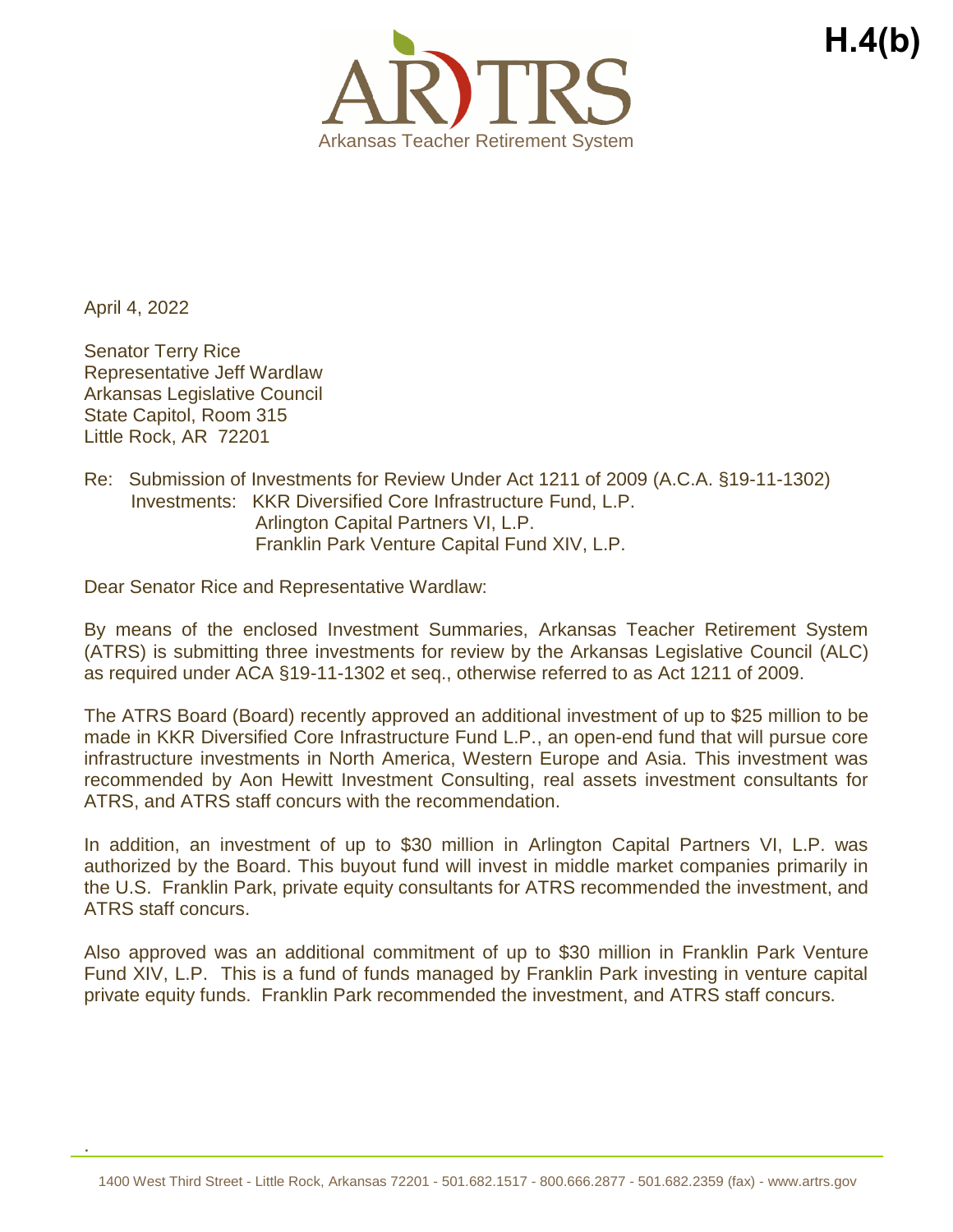Senator Rice Representative Wardlaw April 5, 2022 Page Two

The ATRS Board approved each of the investments described above at its April 4, 2022 meeting and anticipates closing dates from late April through May. A summary of each investment including key terms and investment strategy is enclosed for review by ALC. If any additional information is needed, please feel free to contact me on my direct line at 501-588- 4367 or by email at: clintr@artrs.gov

Respectfully,

Clint Rhoden Executive Director

CR:lw enclosures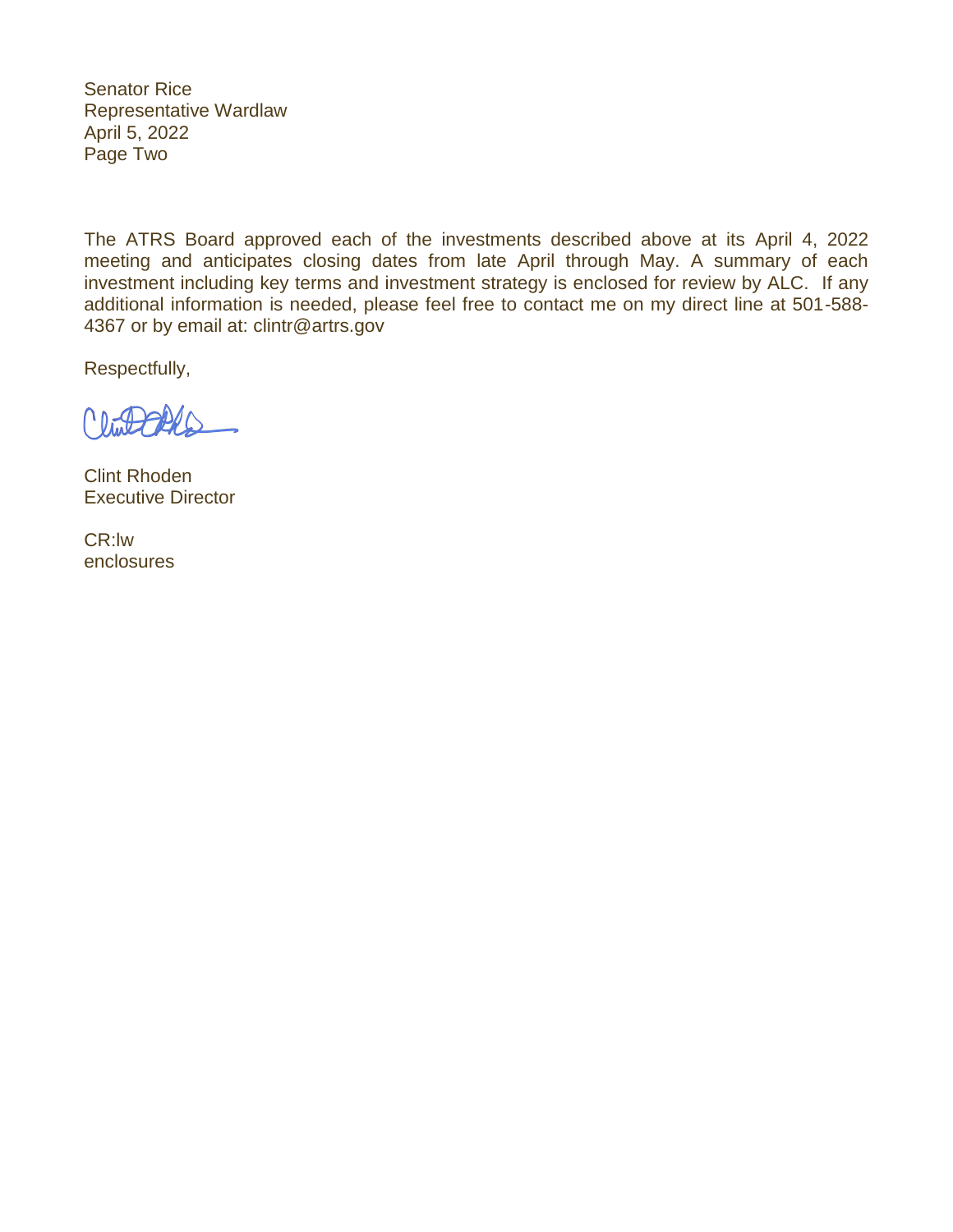## **Arkansas Teacher Retirement System Real Estate Investment Executive Summary**

| Investment                                  | KKR Diversified Core Infrastructure Fund L.P.                                                                                                                                                                                                         |
|---------------------------------------------|-------------------------------------------------------------------------------------------------------------------------------------------------------------------------------------------------------------------------------------------------------|
| <b>Managing Party</b>                       | KKR Associates Diversified Core Infrastructure SCSp.                                                                                                                                                                                                  |
| <b>ATRS Legal</b><br>Interest               | ATRS will be a limited partner.                                                                                                                                                                                                                       |
| <b>Report Date</b>                          | April, 2022                                                                                                                                                                                                                                           |
| <b>Expected Closing May, 2022</b><br>Date   |                                                                                                                                                                                                                                                       |
| ATRS<br>Commitment<br>& Reason for<br>Entry | The additional investment of up to \$25 million in this core infrastructure<br>fund is to help achieve the 15% target allocation to real assets. The fund<br>was recommended by the ATRS real assets consultant, Aon Hewitt<br>Investment Consulting. |
|                                             | <b>Placement Agent</b> No placement agent was utilized.                                                                                                                                                                                               |

**Key Terms**  Management Fee: 49 bps on invested capital.

| <b>Justification</b><br>of Investment<br><b>Duration Term &amp;</b><br><b>Anticipated</b><br><b>Termination Date</b> | The term is evergreen as the infrastructure assets are long lived.                                                                                                                                                                                                                                                                                                                                                   |
|----------------------------------------------------------------------------------------------------------------------|----------------------------------------------------------------------------------------------------------------------------------------------------------------------------------------------------------------------------------------------------------------------------------------------------------------------------------------------------------------------------------------------------------------------|
| <b>Investment</b><br><b>Strategy</b>                                                                                 | The fund will seek to pursue core infrastructure investments with a buy-<br>and-hold approach and a particular focus on investments in contracted<br>and / or regulated cash flows from existing projects, assets and<br>businesses located in the OECD countries in North America, Western<br>Europe and Asia.                                                                                                      |
| <b>Management</b><br>Team                                                                                            | Led by Raj Agrawal (global head of infrastructure), Brandon Freiman<br>(head of North American infrastructure), Vincent Policard and Tara Davies<br>(co-heads of European infrastructure), and David Luboff (head of Asian<br>infrastructure), KKR infrastructure team is comprised of 46 dedicated<br>investment professionals (the "Investment Team") across various offices<br>in North America, Europe and Asia. |
| <b>Historical</b><br><b>Performance</b>                                                                              | Performances of the four preceding funds average a net IRR of 14 %.                                                                                                                                                                                                                                                                                                                                                  |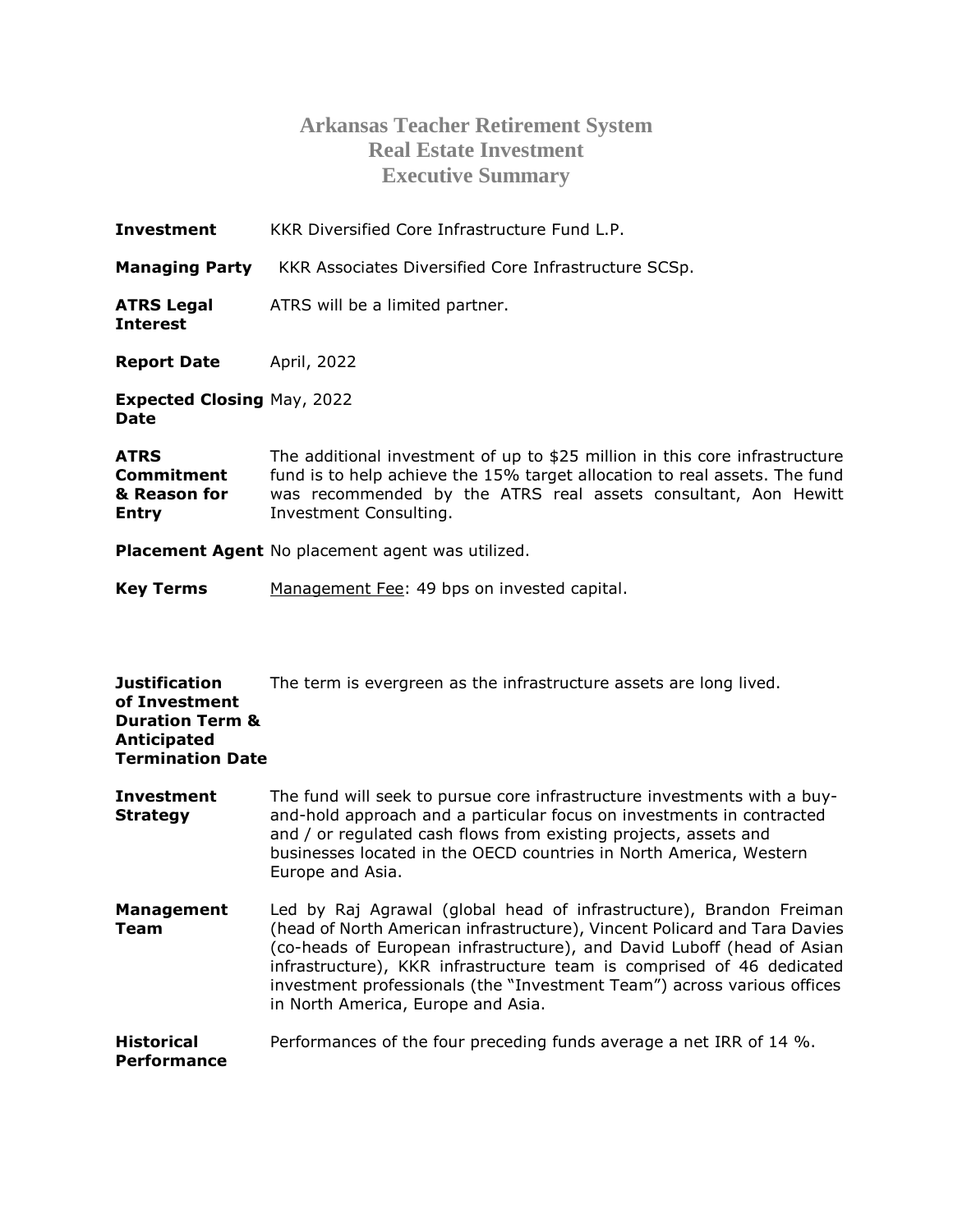## **Arkansas Teacher Retirement System Private Equity Investment Executive Summary**

| <b>Investment</b>                                                                      | Arlington Capital Partners VI, L.P. (the "Fund")                                                                                                                                                                                                                                                                   |
|----------------------------------------------------------------------------------------|--------------------------------------------------------------------------------------------------------------------------------------------------------------------------------------------------------------------------------------------------------------------------------------------------------------------|
| <b>Managing Party</b>                                                                  | Arlington Capital Partners (the "General Partner" or "Arlington")                                                                                                                                                                                                                                                  |
| <b>ATRS Legal</b><br><b>Interest</b>                                                   | ATRS will be a limited partner                                                                                                                                                                                                                                                                                     |
| <b>Report Date</b>                                                                     | April 2022                                                                                                                                                                                                                                                                                                         |
| <b>Expected Closing</b><br>Date                                                        | The General Partner is targeting capital commitments of up to \$3.25<br>billion for the Fund. ATRS is expected to close in late April 2022.                                                                                                                                                                        |
| ATRS<br><b>Commitment &amp;</b><br><b>Reason for Entry</b>                             | The investment of up to \$30 million is to help achieve the 12% target<br>allocation to private equity. The fund was recommended by the ATRS<br>private equity consultant.                                                                                                                                         |
| <b>Placement Agent</b>                                                                 | The General Partner retained Evercore to assist with fundraising.                                                                                                                                                                                                                                                  |
| <b>Key Terms</b>                                                                       | Management Fee: During the investment period (six years), the Fund<br>will pay to the General Partner a management fee of 2% of<br>commitments. After the investment period, the management fee will be<br>1.5% of net invested capital.                                                                           |
|                                                                                        | Carried Interest: The General Partner will be entitled to 20% of the<br>Fund's profits after the limited partners have received their aggregate<br>capital contributions on all realized investments plus an 8% preferred<br>return.                                                                               |
| Justification of<br><b>Investment Term</b><br>& Anticipated<br><b>Termination Date</b> | Term: Ten years (anticipated termination in 2032) plus three one-year<br>extensions which is industry standard due to the time required for<br>acquiring, developing and selling underlying assets.                                                                                                                |
| <b>Investment</b><br><b>Strategy</b>                                                   | The Fund is being formed to make buy-and-build investments in middle<br>market companies based in the U.S. The General Partner targets<br>companies operating in four government-related areas: defense and<br>aerospace; government services and technology; healthcare; and<br>business services and software.   |
| <b>Management</b><br><b>Team</b>                                                       | The General Partner was founded in 1999 and is currently led by<br>Matthew Altman, Michael Lustbader, Peter Manos, David Wodlinger and<br>C. Malcolm Little (the "principals"). The principals average twenty years<br>of private equity experience and have been working together for more<br>than fifteen years. |
| <b>Historical</b><br><b>Performance</b>                                                | The General Partner has generated attractive returns with a gross IRR<br>of 23% on its previous 5 funds as of September 30, 2021. Historical<br>returns are not indicative of future performance.                                                                                                                  |